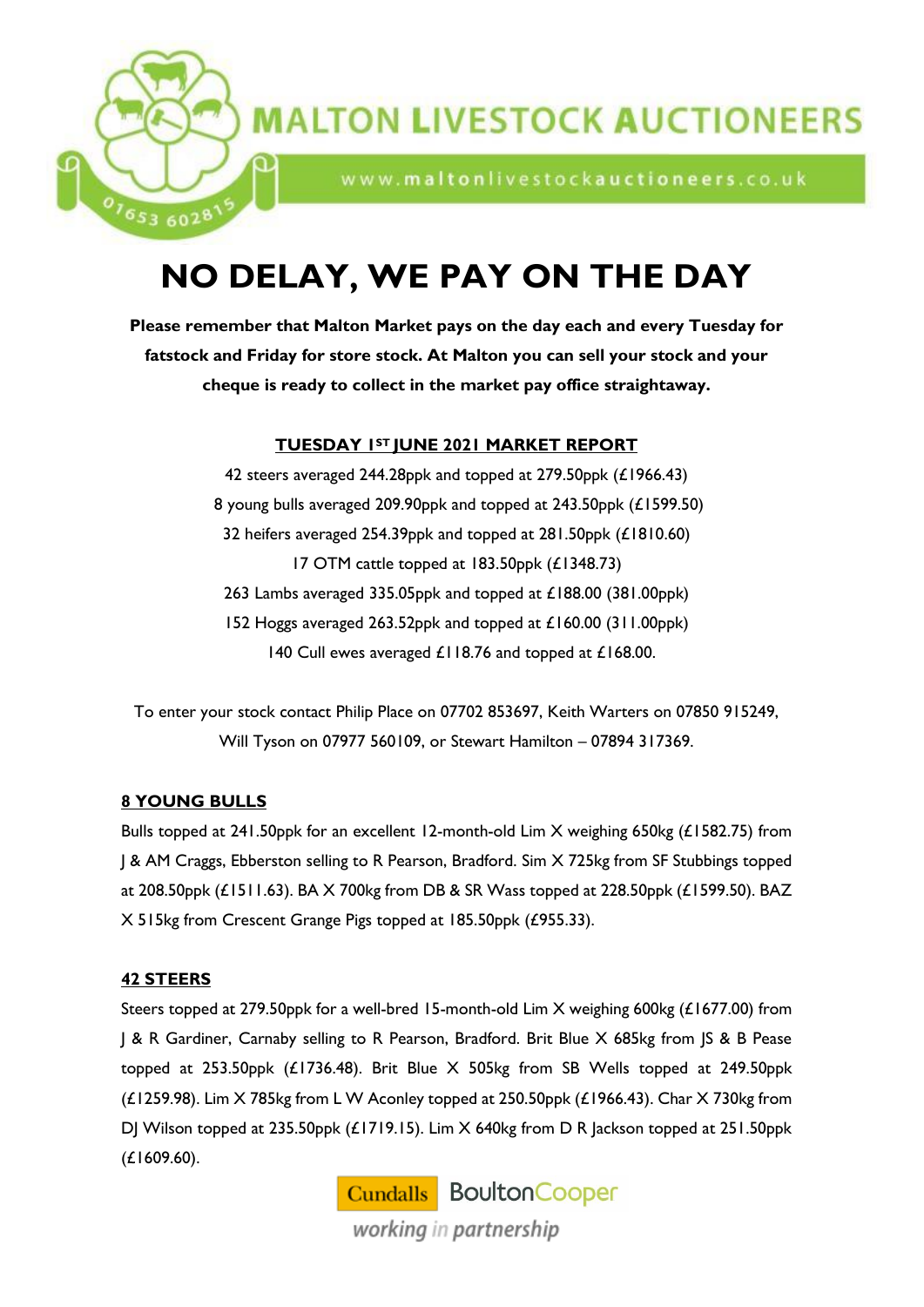Lim X 610kg from W & L Thompson topped at 261.50ppk (£1595.15). AA X 585kg from GE & RGP Mason topped at 247.50ppk (£1447.88). Lim X 565kg from N Marwood topped at 270.50ppk (£1528.33). Lim X 635kg from CF Beal topped at 257.50ppk (£1635.13). Lim X 590kg from JM Douglas topped at 269.50ppk (£1590.05).

# **32 HEIFERS**

Heifers topped at 281.50ppk for an excellent 24-month-old Lim X weighing 580kg (£1632.70) from J & R Waind, Brawby, selling to Radford's Butchers, Sleights. Brit Blue X 490kg from SB Wells topped at 261.50ppk (£1281.35). Lim X 540kg from JR Gardiner topped at 275.50ppk  $(£1487.70)$ . Lim  $X$  615kg from DR Jackson topped at 269.50ppk  $(£1657.43)$ . BA  $X$  645kg from FAO Wardell topped at 251.50ppk (£1622.18). Lim X 500kg from J & AM Craggs topped at 253.50ppk (£1267.50). Lim X 515kg from R & E Hall topped at 266.50ppk (£1372.48). BA X 590kg from JM Douglas topped at 267.50ppk (£1578.25). Lim X 545kg from CF Beal topped at 269.50ppk ( $£1468.78$ ). Lim X 560kg from N Marwood topped at 280.50ppk ( $£1570.80$ ), heifers from the same home to 269.50ppk, 266.50ppk and 251.50ppk. Brit Blue X 525kg from GE & RGP Mason topped at 259.50ppk (£1362.38). Lim X 525kg from W & L Thompson topped at 273.50ppk (£1435.88).

# **17 OTM CATTLE**

# *10 Older cull cows (over 72 months old)*

Lim X 745kg from AW & A Turnbull, Kirkbymoorside topped at 164.50ppk (£1225.53) selling to N Bramall, Sheffield. Lim X 625kg from ID Watson topped at 127.50ppk (£796.88). Lim X 815kg from JH Tennant topped at 149.50ppk (£1218.43). Char X 600kg from J Bailey topped at 143.50ppk (£861.00)

# *7 Cows 30-72 Months*

Lim X 735kg from JH Tennant, Fraisthorpe topped at 183.50ppk (£1348.73) selling to JA Jewitt, Spennymoor. AA X 710kg from | Bailey topped at 147.50ppk (£1047.25). Sim X 705kg from SF Stubbings topped at 163.50ppk (£1152.68). Lim X 580kg from ID Watson topped at 140.50ppk (£814.90).

# **263 PRIME LAMBS**

Lambs topped at 381.00ppk for a pen of excellent well finished Suff X 47kg (£179.00) from George Bulmer, Salton, selling to N Bramall, Sheffield. Texel X 40kg from CT Stonehouse topped at 378.00ppk ( $£151.00$ ). Texel  $X$  43kg from N Hayton topped at 363.00ppk ( $£156.00$ ). Texel  $X$  45kg from BW & BR Raines topped at 362.00ppk (£163.00). Texel X 39kg from R Welford topped at

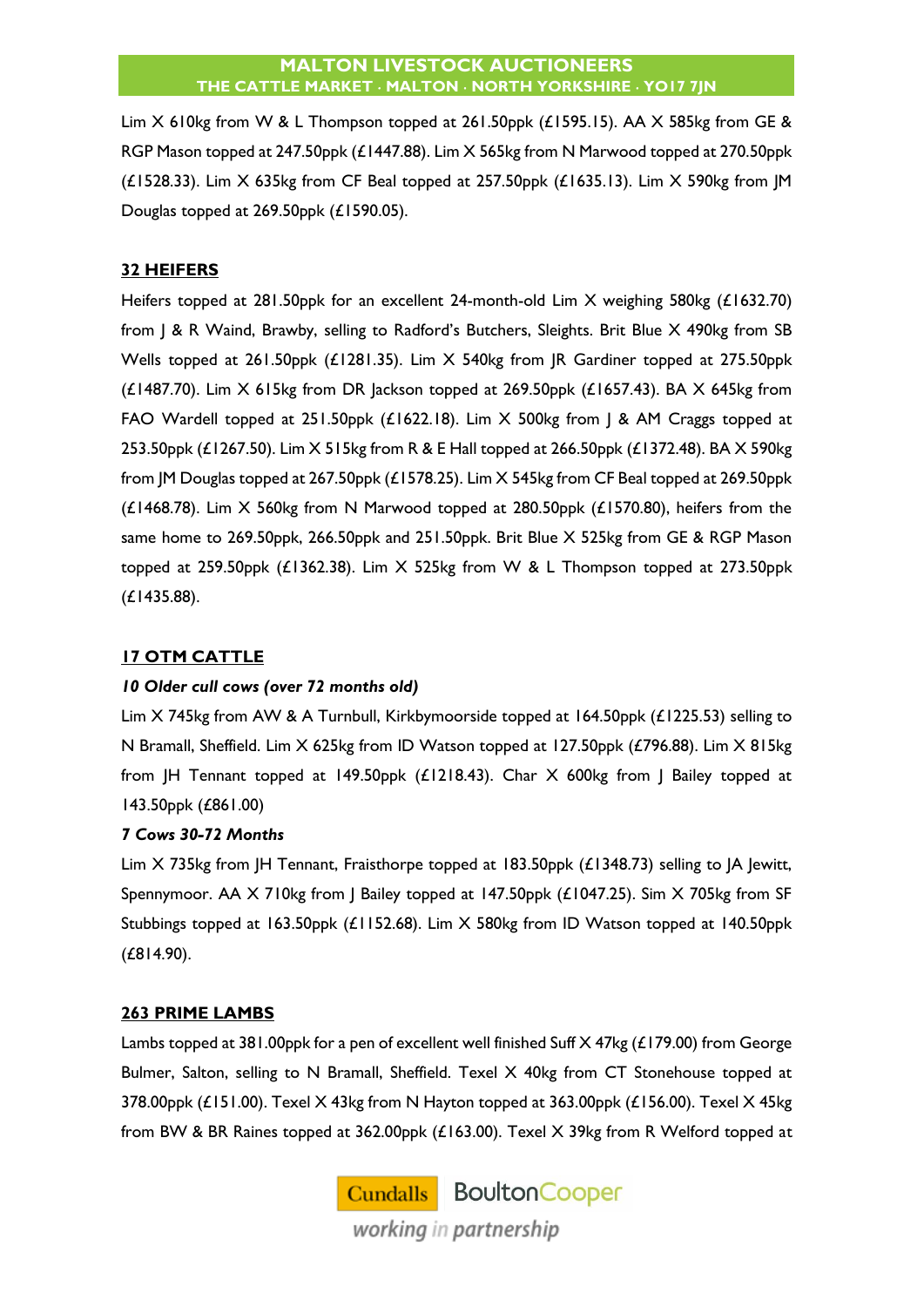359.00ppk (£140.00). Texel X 45kg from CS Southwell topped at 349.00ppk (£157.00). Texel X 41kg from M Ward and Son topped at 346.00ppk (£142.00). Texel X 46kg from MJ & M Wear topped at 346.00ppk (£159.00).

| PRIME LAMBS      | <b>Breed</b>         | <b>Hds</b>   | A٧     | Min     | Max    |                | Lot Hds   Seller Name and Address                                         |
|------------------|----------------------|--------------|--------|---------|--------|----------------|---------------------------------------------------------------------------|
| LAMB/S 32.1-39   | <b>TEXEL</b>         | 17           | 339.66 | 318.00  | 359.00 | 5              | R,WELFORD,TOP COTTAGE, CARLTON, YORK                                      |
|                  | Total                | 17           | 130.47 | Av Head | 339.66 |                | Av Kilo                                                                   |
| LAMB/S 39 1-45 5 | <b>BFLEIC</b>        | 9            | 316.54 | 307.00  | 332.00 | 3              | C,MUDD, WEST END FARM, BROMPTON BY SAWDON, NORTH<br>YORKSHIRE             |
|                  | CHAROLLAI: 33        |              | 332.59 | 329.00  | 338.00 | 6              | F J,HODSMAN & SONS LIMITED,KENNELS FARM,<br>EDDLETHORPE, NORTH YORKSHIRE  |
|                  | <b>SUFF</b>          | 11           | 342.98 | 339.00  | 355.00 | 1              | GEORGE.BULMER.WELLFIELD HOUSE. SALTON. NORTH<br>YORKSHIRE                 |
|                  | <b>TEXEL</b>         | 136          | 335.00 | 298.00  | 378.00 | 5              | C T,STONEHOUSE & SON,NORFOLK LODGE, BRAWBY, NORTH<br>YORKSHIRE            |
|                  |                      | 20           | 334.29 | 320.00  | 346.00 | 4              | M, WARD & SON, WELLFIELD FARM, GREAT HABTON,                              |
|                  | Total                | 189          | 144.34 | Av Head | 334.16 |                | Av Kilo                                                                   |
| LAMB/S 45.6-52   | CHAROLLAI: 6         |              | 343.48 | 343.00  | 343.00 | 6              | N A,PEYMAN,SOUTH FARM, SPROATLEY ROAD, HULL                               |
|                  | <b>SUFF</b>          | 3            | 358.90 | 319.00  | 381.00 | $\overline{2}$ | GEORGE.BULMER.WELLFIELD HOUSE. SALTON. NORTH<br>YORKSHIRE                 |
|                  | <b>TEXEL</b>         | 27           | 335.35 | 326.00  | 346.00 | 6              | MJ & M,WEAR LTD,LITTLE COMMON FARM, WATTON CARR<br>ROAD, DRIFFIELD        |
|                  | Total                | 36           | 158.17 | Av Head | 338.73 |                | Av Kilo                                                                   |
| LAMB/S 52+       | <b>SUFF</b>          | $\mathbf{1}$ | 313.33 | 313.00  | 313.00 | $\mathbf{1}$   | GEORGE, BULMER, WELLFIELD HOUSE, SALTON, NORTH<br><b>YORKSHIRE</b>        |
|                  | <b>Total</b>         | 1            | 188.00 | Av Head | 313.33 |                | Av Kilo                                                                   |
|                  |                      |              |        |         |        |                |                                                                           |
| PRIME LAMBS      | <b>Breed</b>         | <b>Hds</b>   | A٧     | Min     | Max    |                | Lot Hds Seller Name and Address                                           |
| LAMB/S 32.1-39   | <b>TEXEL</b>         | 17           | 130.47 | 121.00  | 140.00 | 5              | R,WELFORD,TOP COTTAGE, CARLTON, YORK                                      |
|                  | Total                | 17           | 130.47 | Av Head | 339.66 |                | Av Kilo                                                                   |
| LAMB/S 39.1-45.5 | <b>BFLEIC</b>        | 9            | 138.22 | 136.00  | 140.00 | 4              | C.MUDD.WEST END FARM. BROMPTON BY SAWDON. NORTH<br><b>YORKSHIRE</b>       |
|                  | <b>CHAROLLAI: 33</b> |              | 145.03 | 142.00  | 148.00 | 8              | K,DEIGHTON & SONS,BURSILL FARM, BRANDSBURTON,                             |
|                  | <b>SUFF</b>          | 11           | 150.91 | 142.00  | 156.00 | 4              | GEORGE,BULMER,WELLFIELD HOUSE, SALTON, NORTH<br>YORKSHIRE                 |
|                  | TEXEL                | 136          | 144.05 | 128.00  | 163.00 | 9              | BW & BR,RAINES & SON,ACOMB HOUSE, OLD MALTON, NORTH                       |
|                  |                      | 20           | 140.40 | 128.00  | 144.00 | 12             | YORKSHIRE<br>C,MUDD,WEST END FARM, BROMPTON BY SAWDON, NORTH<br>YORKSHIRE |
|                  | Total                | 189          | 144.34 | Av Head | 334.16 |                | Av Kilo                                                                   |
| LAMB/S 45.6-52   | CHAROLLAI: 6         |              | 158.00 | 158.00  | 158.00 | 6              | N A,PEYMAN,SOUTH FARM, SPROATLEY ROAD, HULL                               |
|                  | <b>SUFF</b>          | 3            | 174.67 | 166.00  | 179.00 | 2              | GEORGE,BULMER,WELLFIELD HOUSE, SALTON, NORTH<br>YORKSHIRE                 |
|                  | <b>TEXEL</b>         | 27           | 156.37 | 150.00  | 170.00 | 1              | GEORGE,BULMER,WELLFIELD HOUSE, SALTON, NORTH<br>YORKSHIRE                 |
|                  | Total                | 36           | 158.17 | Av Head | 338.73 |                | Av Kilo                                                                   |
| LAMB/S 52+       | <b>SUFF</b>          | $\mathbf{1}$ | 188.00 | 188.00  | 188.00 | $\mathbf{1}$   | GEORGE.BULMER.WELLFIELD HOUSE. SALTON. NORTH<br><b>YORKSHIRE</b>          |

# **152 HOGGS**

Hoggs topped at 311.00ppk for a pen of well finished Texel X 45kg (£140.00) from CH Shipley, Wold Newton, selling to Kevin Kelly. Beltex X 40kg from J Medforth topped at 300.00ppk (£120.00). Rouge X 40kg from M & JE Dowson topped at 298.00ppk (£119.00). Texel X 46kg from Nichola Allen topped at 296.00ppk (£136.00).

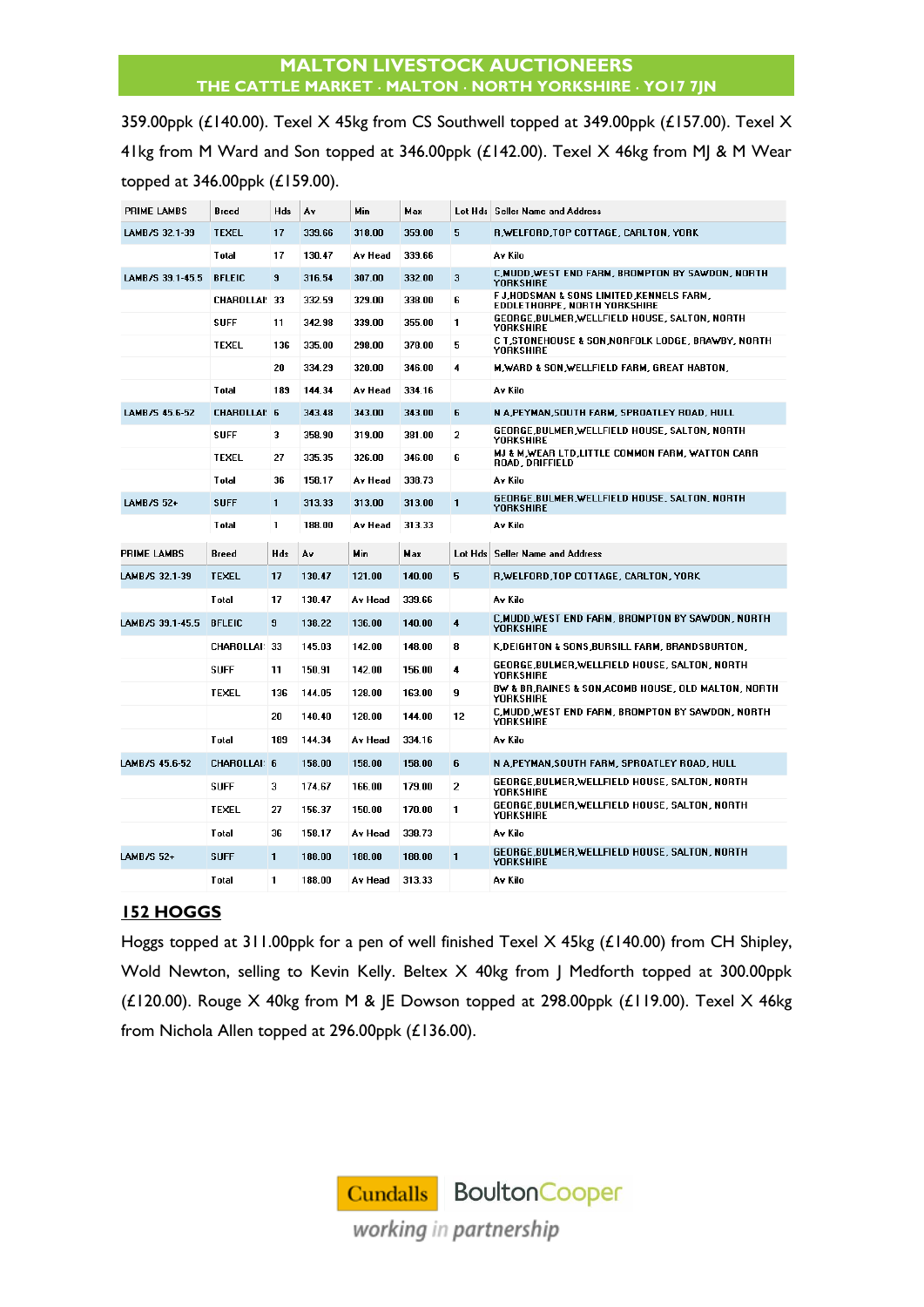| PRIME HOGGS            | Breed          | Hds            | A۷     | Min     | Max    |                | Lot Hds Seller Name and Address                                                   |
|------------------------|----------------|----------------|--------|---------|--------|----------------|-----------------------------------------------------------------------------------|
| HOGG/S 32.1-39         | <b>ROUGE</b>   | 6              | 285.71 | 286.00  | 286.00 | 6              | M & J E,DOWSON, WHIN HILL FARM, WANSFORD ROAD, EAST<br><b>YORKSHIRE</b>           |
|                        | RYELAND        | $\overline{2}$ | 188.57 | 189.00  | 189.00 | $\overline{2}$ | E,LOFTHOUSE,FOLKTON STABLES, FOLKTON,                                             |
|                        | <b>SUFF</b>    | 5              | 227.03 | 227.00  | 227.00 | 5.             | <b>V.BRUCE.SEXTON HOUSE. THORPE BASSETT.</b>                                      |
|                        | <b>TEXEL</b>   | 13             | 270.82 | 263.00  | 272.00 | 11             | C H,SHIPLEY,HIGHFIELD FARM, WOLD NEWTON, EAST<br><b>YORKSHIRE</b>                 |
|                        | Total          | 26             | 92.85  | Av Head | 259.29 |                | Av Kilo                                                                           |
| HOGG/S 39.1-45.5 ROUGE |                | 5              | 297.50 | 298.00  | 298.00 | 5              | <b>M &amp; J E.DOWSON.WHIN HILL FARM. WANSFORD ROAD. EAST</b><br><b>YORKSHIRE</b> |
|                        | RYELAND        | 3              | 195.00 | 195.00  | 195.00 | 3              | E.LOFTHOUSE.FOLKTON STABLES. FOLKTON.                                             |
|                        | <b>SUFF</b>    | $\overline{4}$ | 210.84 | 170.00  | 224.00 | 3              | <b>CHAMBERS &amp; SON.THE GABLES, MARTON, YORK</b>                                |
|                        | <b>SWALE</b>   | $\overline{2}$ | 205.00 | 205.00  | 205.00 | $\overline{2}$ | C G.BARRACLOUGH.DALE HEAD FARM, ROSEDALE,                                         |
|                        | <b>TEXEL</b>   | 47             | 287.34 | 245.00  | 311.00 | 8              | C H, SHIPLEY, HIGHFIELD FARM, WOLD NEWTON, EAST<br><b>YORKSHIRE</b>               |
|                        | <b>BELX</b>    | 1              | 300.00 | 300.00  | 300.00 | 1.             | JH & SA,MEDFORTH,2 MANOR HOUSE, BIRDSALL,                                         |
|                        | Total          | 62             | 116.61 | Av Head | 276.69 |                | Av Kilo                                                                           |
| HOGG/S 45.6-52         | <b>SUFF</b>    | 3              | 262.86 | 261.00  | 267.00 | 1              | C G.BARRACLOUGH.DALE HEAD FARM, ROSEDALE,                                         |
|                        | <b>CHEVIOT</b> | 3              | 276.60 | 277.00  | 277.00 | 3              | R.WELFORD.TOP COTTAGE, CARLTON, YORK                                              |
|                        | <b>TEXEL</b>   | 20             | 279.69 | 216.00  | 296.00 | 10             | C H, SHIPLEY, HIGHFIELD FARM, WOLD NEWTON, EAST<br>YORKSHIRE                      |
|                        | Total          | 26             | 134.58 | Av Head | 277.48 |                | Av Kilo                                                                           |
| <b>HOGG/S 52+</b>      | <b>SUFF</b>    | 3              | 217.58 | 200.00  | 229.00 | $\overline{2}$ | V, BRUCE, SEXTON HOUSE, THORPE BASSETT,                                           |
|                        | <b>TEXEL</b>   | 15             | 272.16 | 219.00  | 293.00 | 7              | C H, SHIPLEY, HIGHFIELD FARM, WOLD NEWTON, EAST<br><b>YORKSHIRE</b>               |
|                        | Total          | 18             | 151.28 | Av Head | 262.58 |                | Av Kilo                                                                           |
|                        |                |                |        |         |        |                |                                                                                   |
| <b>SHLG</b>            | <b>HERD</b>    | 3              | 223.26 | 223.00  | 223.00 | 3              | T & A,FIELD,HOME FARM, BOYNTON, EAST YORKSHIRE                                    |
|                        | <b>SUFF</b>    | $\mathbf{1}$   | 145.00 | 145.00  | 145.00 | $\mathbf{1}$   | C G.BARRACLOUGH.DALE HEAD FARM, ROSEDALE,                                         |
|                        | <b>SWALE</b>   | 4              | 215.00 | 215.00  | 215.00 | 4              | T & A FIELD HOME FARM, BOYNTON, EAST YORKSHIRE                                    |
|                        | <b>TEXEL</b>   | 12             | 212.48 | 190.00  | 269.00 | 1              | C H, SHIPLEY, HIGHFIELD FARM, WOLD NEWTON, EAST<br><b>YORKSHIRE</b>               |
|                        | <b>Total</b>   | 20             | 95.80  | Av Head | 211.48 |                | Av Kilo                                                                           |
|                        |                |                |        |         |        |                |                                                                                   |

# **TOP PPH**

| <b>PRIME HOGGS</b>     | <b>Breed</b>   | Hds            | A٧     | <b>Min</b> | Max    | Lot Hds        | Seller Name and Address                                                           |
|------------------------|----------------|----------------|--------|------------|--------|----------------|-----------------------------------------------------------------------------------|
| HOGG/S 32.1-39         | <b>ROUGE</b>   | 6              | 100.00 | 100.00     | 100.00 | 6              | M & J E,DOWSON, WHIN HILL FARM, WANSFORD ROAD, EAST<br><b>YORKSHIRE</b>           |
|                        | <b>RYELAND</b> | $\overline{2}$ | 66.00  | 66.00      | 66.00  | $\overline{2}$ | E,LOFTHOUSE,FOLKTON STABLES, FOLKTON,                                             |
|                        | <b>SUFF</b>    | 5.             | 84.00  | 84.00      | 84.00  | 5.             | <b>V,BRUCE, SEXTON HOUSE, THORPE BASSETT,</b>                                     |
|                        | <b>TEXEL</b>   | 13             | 97.08  | 92.00      | 98.00  | 11             | C H.SHIPLEY,HIGHFIELD FARM, WOLD NEWTON, EAST<br><b>YORKSHIRE</b>                 |
|                        | Total          | 26             | 92.85  | Av Head    | 259.29 |                | Av Kilo                                                                           |
| HOGG/S 39.1-45.5 ROUGE |                | 5              | 119.00 | 119.00     | 119.00 | 5              | <b>M &amp; J E.DOWSON.WHIN HILL FARM, WANSFORD ROAD, EAST</b><br><b>YORKSHIRE</b> |
|                        | RYELAND        | 3              | 78.00  | 78.00      | 78.00  | 3              | E.LOFTHOUSE.FOLKTON STABLES. FOLKTON.                                             |
|                        | <b>SUFF</b>    | 4              | 87.50  | 68.00      | 94.00  | 3              | <b>CHAMBERS &amp; SON, THE GABLES, MARTON, YORK</b>                               |
|                        | <b>SWALE</b>   | $\overline{2}$ | 82.00  | 82.00      | 82.00  | $\overline{2}$ | C G.BARRACLOUGH.DALE HEAD FARM. ROSEDALE.                                         |
|                        | <b>TEXEL</b>   | 47             | 122.70 | 98.00      | 140.00 | 8              | C H.SHIPLEY.HIGHFIELD FARM. WOLD NEWTON. EAST<br><b>YORKSHIRE</b>                 |
|                        | BELX           | 1.             | 120.00 | 120.00     | 120.00 | 1              | JH & SA,MEDFORTH,2 MANOR HOUSE, BIRDSALL,                                         |
|                        | Total          | 62             | 116.61 | Av Head    | 276.69 |                | Av Kilo                                                                           |
| HOGG/S 45.6-52         | <b>SUFF</b>    | 3              | 122.67 | 120.00     | 128.00 | 1              | C G.BARRACLOUGH,DALE HEAD FARM, ROSEDALE,                                         |
|                        | <b>CHEVIOT</b> | 3              | 130.00 | 130.00     | 130.00 | 3              | R.WELFORD.TOP COTTAGE, CARLTON, YORK                                              |
|                        | <b>TEXEL</b>   | 20             | 137.05 | 108.00     | 148.00 | 10             | C H.SHIPLEY,HIGHFIELD FARM, WOLD NEWTON, EAST<br><b>YORKSHIRE</b>                 |
|                        | Total          | 26             | 134.58 | Av Head    | 277.48 |                | Av Kilo                                                                           |

Cundalls BoultonCooper working in partnership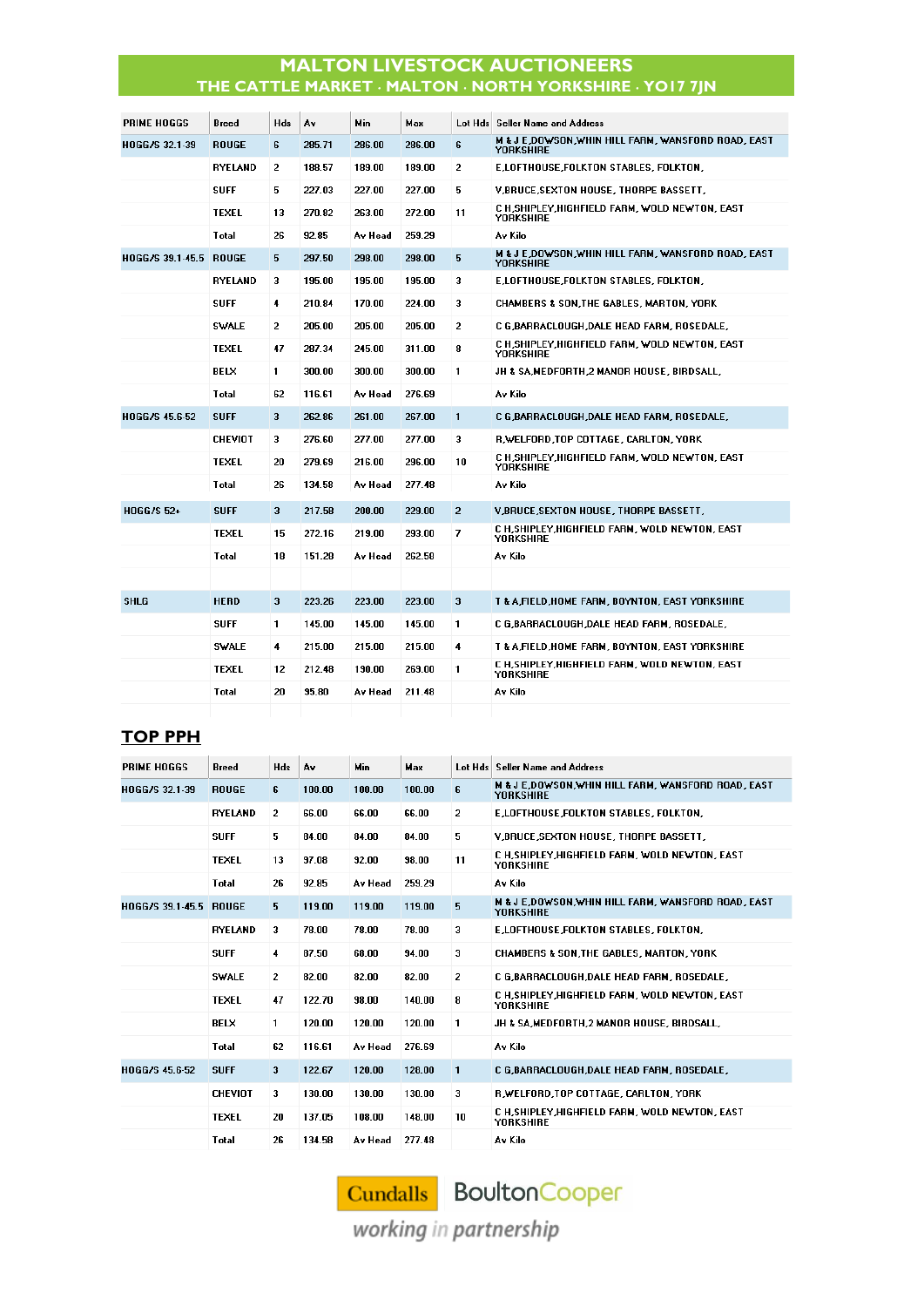| <b>HOGG/S 52+</b> | <b>SUFF</b>  | 3  | 132.00 | 128.00  | 140.00 | -1             | <b>V,BRUCE,SEXTON HOUSE, THORPE BASSETT,</b>                    |
|-------------------|--------------|----|--------|---------|--------|----------------|-----------------------------------------------------------------|
|                   | <b>TEXEL</b> | 15 | 155.13 | 140.00  | 160.00 | 3              | JM & EP.MACKLEY.MAYVILLE DAIRY FARM, CAYTON, NORTH<br>YORKSHIRE |
|                   | Total        | 18 | 151.28 | Av Head | 262.58 |                | Av Kilo                                                         |
|                   |              |    |        |         |        |                |                                                                 |
| <b>SHLG</b>       | <b>HERD</b>  | 3  | 96.00  | 96.00   | 96.00  | 3              | T & A,FIELD,HOME FARM, BOYNTON, EAST YORKSHIRE                  |
|                   | <b>SUFF</b>  | 1  | 58.00  | 58.00   | 58.00  | 1.             | C G.BARRACLOUGH.DALE HEAD FARM, ROSEDALE,                       |
|                   | <b>SWALE</b> | 4  | 86.00  | 86.00   | 86.00  | 4              | T & A,FIELD,HOME FARM, BOYNTON, EAST YORKSHIRE                  |
|                   | <b>TEXEL</b> | 12 | 102.17 | 76.00   | 141.00 | $\overline{2}$ | C.MUDD.WEST END FARM, BROMPTON BY SAWDON, NORTH<br>YORKSHIRE    |
|                   | Total        | 20 | 95.80  | Av Head | 211.48 |                | Av Kilo                                                         |
|                   |              |    |        |         |        |                |                                                                 |

# **145 CULL EWES/RAMS**

# **Ewes Av. £118.76**

# **Rams Av. £122.80**

Mule X topped at £124.00. 21 ewes averaged £79.71. Top price | D Coldbeck. Suffolk X topped at £168.00. 34 ewes averaged £139.88. Top price FC Stubbings. Texel X topped at £165.00. 67 ewes averaged £125.37. Top price T Bannister. Char X topped at £122.00. 3 ewes averaged £120.67. Top price P Harrison. Masham X topped at £118.00. 1 ewe averaged £118.00. Top price CG Barraclough. BFL X topped at £103.00. 3 ewes averaged £103.00. Top price Glebe Farming. Dorset X topped at £140.00. 1 ewe averaged £140.00. Top price A Knowlson. Border Leicester X topped at £146.00. 3 ewes averaged £146.00. Top price L Laycock. Swale topped at £40.00. 4 ewes averaged £40.00. Top price CG Barraclough. Cheviot X topped at £90.00. 3 ewes averaged £90.00. Top price CG Barraclough.

Suff X Ram topped at £124.00. 1 ram averaged £124.00. Top price DR Brotherton. Texel Ram topped at £158.00. 4 rams averaged £122.50. Top price CF Beal.

Will Tyson on Behalf of Malton Livestock Auctioneers

**Mobile: 07977 560109 Office: 01653 697820**

#### **Young Bulls – Sale commencing – 11.00am**  Prices per kilogram

| $\frac{11}{100}$ $\frac{11}{100}$ $\frac{11}{100}$ $\frac{11}{100}$<br>Туре | Weight                    | No. | From   | 1o     | Average |  |  |
|-----------------------------------------------------------------------------|---------------------------|-----|--------|--------|---------|--|--|
| Light                                                                       | $330 - 500$ kg            |     | 180.50 | 185.50 | 182.13  |  |  |
| Medium                                                                      | $501 - 650$ <sub>kg</sub> |     | 241.50 | 243.50 | 242.51  |  |  |
| Heavy                                                                       | $65$ l kgs +              |     | 202.50 | 228.50 | 210.32  |  |  |
|                                                                             | <b>Overall Average</b>    |     |        |        |         |  |  |

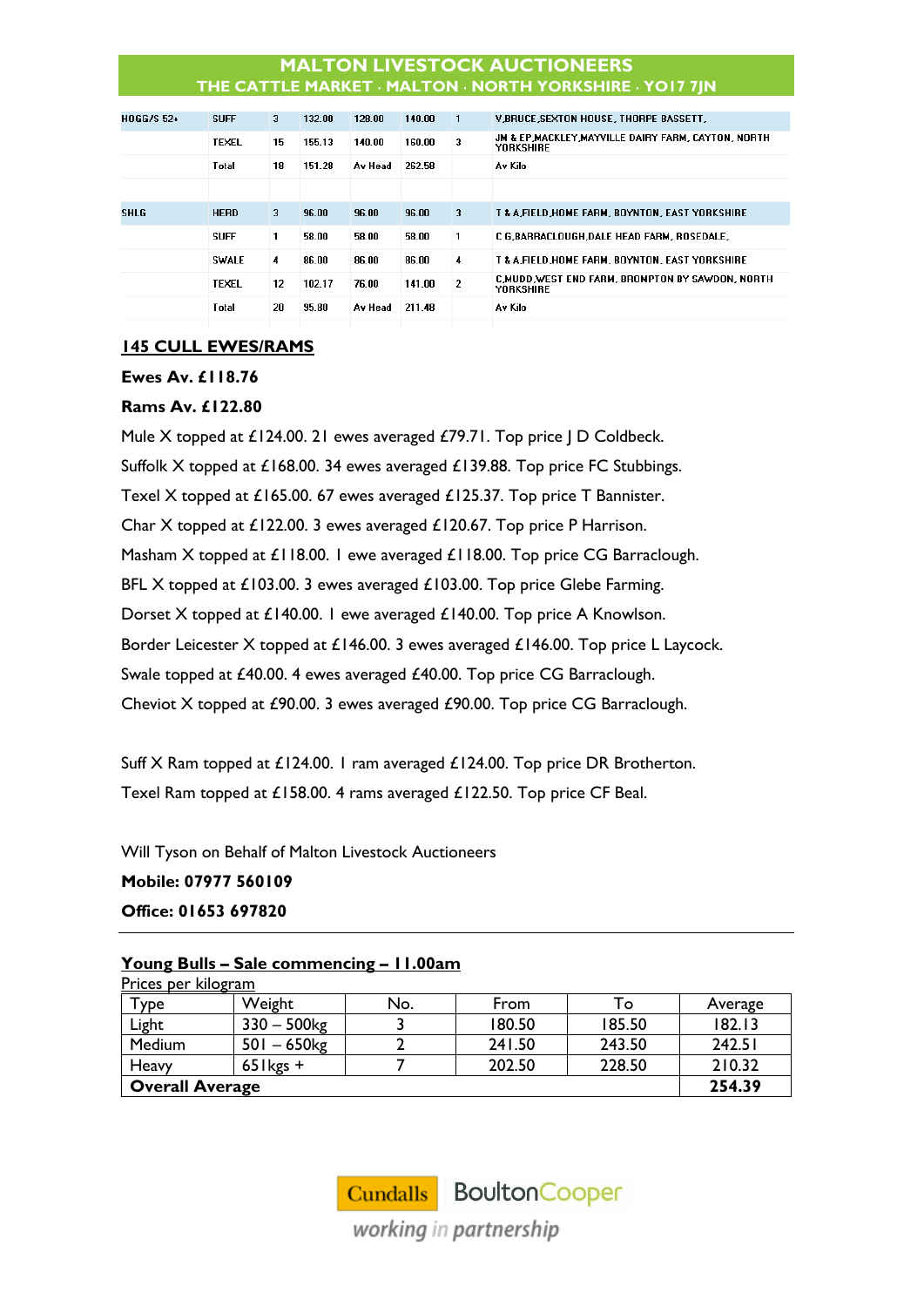#### Prices per head

| $T$ ype | Weight                 | No. | From    | То      | Average |  |
|---------|------------------------|-----|---------|---------|---------|--|
| Light   | $330 - 500$ kg         |     | 947.63  | 983.73  | 962.23  |  |
| Medium  | $501 - 650$            |     | 1533.53 | 1582.75 | 1558.14 |  |
| Heavy   | $65$ lkg +             |     | 1484.05 | 1599.50 | 1527.81 |  |
|         | <b>Overall Average</b> |     |         |         |         |  |

# **Clean Cattle - Sale commencing after the young bulls.**

# **Prime Steers**

| Prices per kilogram |             |                        |        |        |         |  |  |  |
|---------------------|-------------|------------------------|--------|--------|---------|--|--|--|
| Type                | Weight      | No.                    | From   | To     | Average |  |  |  |
| Light               | 330-500kg   |                        | 196.50 | 249.50 | 211.76  |  |  |  |
| Medium              | $501 - 650$ | 27                     | 191.50 | 279.50 | 250.30  |  |  |  |
| Heavy               | $65$ kgs +  |                        | 199.50 | 253.50 | 240.21  |  |  |  |
|                     |             | <b>Overall Average</b> |        |        |         |  |  |  |

# Prices per head

| $\tau_{\text{ype}}$    | Weight                    | No. | From    | To      | Average |
|------------------------|---------------------------|-----|---------|---------|---------|
| Light                  | 330-500kg                 |     | 1051.28 | 1259.98 | 1111.74 |
| Medium                 | $501 - 650$ <sub>kg</sub> |     | 1139.43 | 1677.00 | 1542.12 |
| Heavy                  | $65$ kgs +                |     | 1306.73 | 1966.43 | 1702.19 |
| <b>Overall Average</b> |                           |     |         |         | 1543.45 |

# **Prime Heifers**

| Prices per kilogram    |                           |     |        |        |         |
|------------------------|---------------------------|-----|--------|--------|---------|
| Type                   | Weight                    | No. | From   | To     | Average |
| Light                  | $330 - 500$ kg            |     | 229.50 | 268.50 | 253.19  |
| Medium                 | $501 - 590$ <sub>kg</sub> | 8   | 189.50 | 281.50 | 258.83  |
| Heavy                  | $59$ lkg +                |     | 197.50 | 269.50 | 247.92  |
| <b>Overall Average</b> |                           |     |        |        | 254.39  |

#### Prices per head

| $T$ ype                | Weight                    | No. | From    | To      | Average |
|------------------------|---------------------------|-----|---------|---------|---------|
| Light                  | $330 - 500$ kg            |     | 1136.03 | 1315.65 | 1250.13 |
| Medium                 | $501 - 590$ <sub>kg</sub> | 18  | 1027.43 | 1632.70 | 1412.07 |
| Heavy                  | $59$ kg +                 |     | 1185.00 | 1810.80 | 1583.00 |
| <b>Overall Average</b> |                           |     |         |         | 1445.18 |

# **OTM Cattle – sale commencing after clean cattle**

Prices per kilogram

| $\mathbf{\tau}_{\texttt{VDe}}$ | Age          | No. | From  | То     | Average |
|--------------------------------|--------------|-----|-------|--------|---------|
| <b>Cull Cows</b>               | 30-72 mths   |     | 95.50 | 183.50 | 144.31  |
| <b>Cull Cows</b>               | Over 72 mths | 0   | 16.50 | 164.50 | 142.52  |
|                                |              |     |       |        | 143.24  |

#### Prices per head

| $\mathsf{\tau}_{\mathsf{ype}}$ | Age          | No. | From   | To      | Average |
|--------------------------------|--------------|-----|--------|---------|---------|
| <b>Cull Cows</b>               | 30-72 Mths   |     | 573.00 | 1348.73 | 914.29  |
| <b>Cull Cows</b>               | Over 72 mths |     | 669.88 | 1225.53 | 949.21  |
|                                |              |     |        |         | 934.82  |

Cundalls BoultonCooper

working in partnership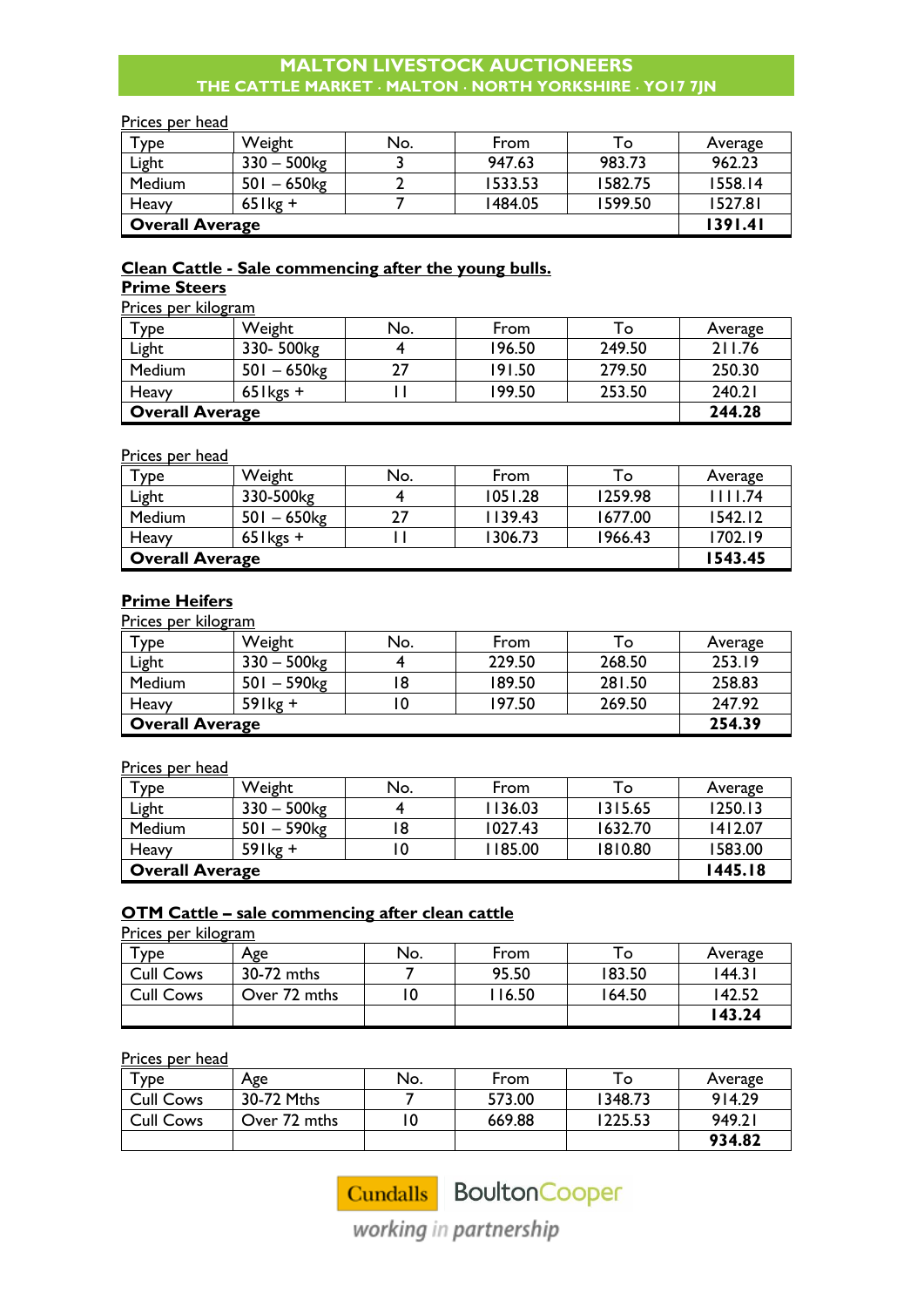# **Finished Sheep – Sale Commencing 12.30pm**

**Prime Lambs**   $\overline{P}$ 

| <u>Prices per kilogram</u> |                           |     |        |        |         |  |
|----------------------------|---------------------------|-----|--------|--------|---------|--|
| Type                       | Weight                    | No. | From   | To     | Average |  |
| Standard                   | $32.1 - 39$ <sub>kg</sub> |     | 318.00 | 359.00 | 339.66  |  |
| Medium                     | 39.1-45.5kg               | 209 | 298.00 | 378.00 | 334.17  |  |
| Heavy                      | $45.6 - 52$ kg            | 36  | 319.00 | 381.00 | 338.73  |  |
| Other                      | $52kg +$                  |     | 313.00 | 313.00 | 313.00  |  |
| <b>Overall Average</b>     |                           |     |        |        | 335.05  |  |

# Prices per head

| Type     | Weight         | No. | From   | To     | Average |
|----------|----------------|-----|--------|--------|---------|
| Standard | $32.1 - 39$ kg |     | 121.00 | 140.00 | 130.47  |
| Medium   | 39.1 - 45.5 kg | 209 | 128.00 | 163.00 | 143.97  |
| Heavy    | $45.6 - 52kg$  | 36  | 150.00 | 179.00 | 158.17  |
| Other    | $52kg +$       |     | 188.00 | 188.00 | 188.00  |
|          |                |     |        |        | 145.20  |

# **Prime Hoggs**

| Prices per kilogram    |                           |     |        |        |         |  |
|------------------------|---------------------------|-----|--------|--------|---------|--|
| Type                   | Weight                    | No. | From   | To     | Average |  |
| Standard               | $32.1 - 39$ <sub>kg</sub> | 26  | 189.00 | 286.00 | 259.29  |  |
| Medium                 | 39.1-45.5kg               | 62  | 170.00 | 311.00 | 276.69  |  |
| Heavy                  | $45.6 - 52$ kg            | 26  | 216.00 | 296.00 | 277.48  |  |
| Other                  | $52kg +$                  | 18  | 200.00 | 293.00 | 262.58  |  |
| <b>Overall Average</b> |                           |     |        | 263.52 |         |  |

#### Prices per head

| $T$ ype                | Weight                    | No. | From   | To     | Average |
|------------------------|---------------------------|-----|--------|--------|---------|
| Standard               | $32.1 - 39$ <sub>kg</sub> | 26  | 66.00  | 100.00 | 92.85   |
| Medium                 | 39.1-45.5kg               | 62  | 68.00  | 140.00 | 116.61  |
| Heavy                  | $45.6 - 52$ kg            | 26  | 108.00 | 148.00 | 134.58  |
| Other                  | $52kg +$                  | 18  | 128.00 | 160.00 | 151.28  |
| <b>Overall Average</b> |                           |     |        |        | 116.98  |

#### **Store Sheep and Culls – sale commencing after prime hoggs.**

Prices per head

| <b>YDe</b>       | No. | From  | O     | Average |
|------------------|-----|-------|-------|---------|
| <b>Cull Ewes</b> | 40  | 20.00 | 68.00 | 8.76    |
| Cull Rams        |     | 94.00 | 58.00 | 122.80  |

#### **BACS PAYMENTS**

Please note that Malton Livestock Auctioneers now have the facility to pay vendors via BACS straight into your bank account. If you wish to be paid for your stock via BACS instead of receiving a cheque, please contact the office on 01653 697820 or email your account number, sort code and name to [ann.welham@cundalls.co.uk.](mailto:ann.welham@cundalls.co.uk)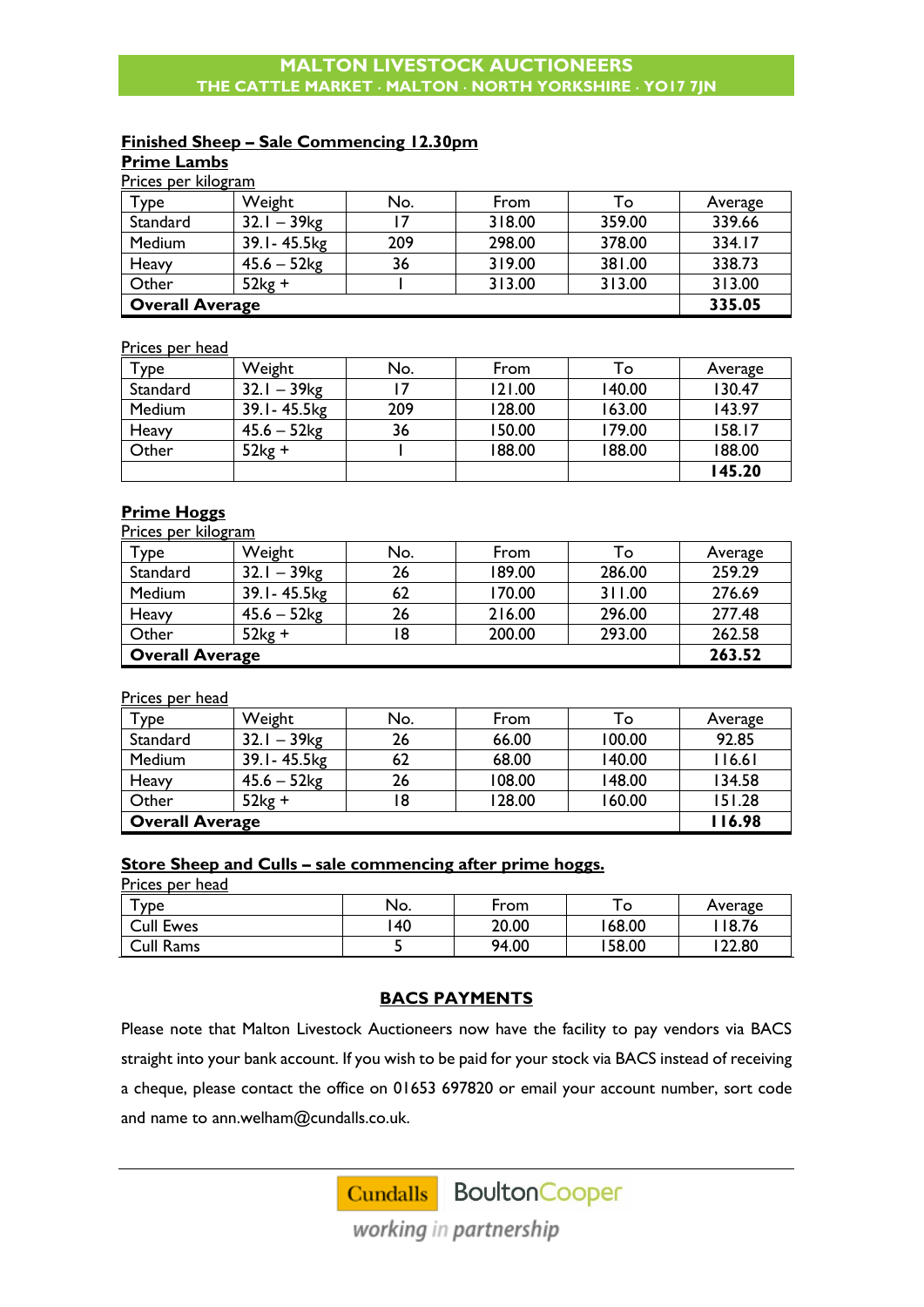# **FRIDAY 4TH JUNE 2021 LATE SPRING SALE OF STORE CATTLE**

4 Lim, Sim and Hereford x in calf cows (PD'd in calf to Ped Lim due July) – PA Coates, Scalby 1 Pedigree Simmental Stock (14 months) – SF Stubbings, Sledmere 9 Lim x heifers (14 – 22 months) – B&K Wilkinson, Ugthorpe 8 Lim x Steers (14 – 22 months) – B&K Wilkinson, Ugthorpe 3 Cha x heifers (12 months) – AB Brown, Lockton 2 Lim x heifers (12 months) – AB Brown, Lockton

# **TUESDAY 8th JUNE 2021**

Weekly Sale of Prime Cattle OTM`S and Prime Sheep **Cattle Sold at 11.00am Sheep from 12.30pm**

# **SUMMER STORE MARKET ARRANGEMENTS**

The Friday Store Market will now continue every FORTNIGHT for the summer, Arrangements for June as follows Entries now invited. FRIDAY 11th IUNE- - No Market FRIDAY 18th JUNE – Normal Store Market FRIDAY 25th JUNE – No Market

# **TUESDAY 8th JUNE 2021 SUMMER SHOW AND SALE OF PRIME STOCK**

# **FRIDAY 23RD JULY 2021**

**Early show and sale of breeding sheep and store lambs Further entries invited.**

Please notify Keith Warters on 07850915249 / [keith.warters@cundalls.co.uk](mailto:keith.warters@cundalls.co.uk) or Will Tyson On 07977 560109 / [will.tyson@cundalls.co.uk](mailto:will.tyson@cundalls.co.uk) of any cattle or sheep entries prior to the sales **All Markets will be run within the Covid19 guidelines.**

# **MALTON MARKET REPORT**

Malton livestock auctioneers produce a weekly market report detailing all top prices, averages and market trends in addition to detail on forthcoming sales and events throughout the year. If you would like to receive this weekly market report via email please email [will.tyson@cundalls.co.uk.](mailto:will.tyson@cundalls.co.uk) Alternatively, the market report and other sale information is available online at [www.maltonlivestockauctioneers.co.uk](http://www.maltonlivestockauctioneers.co.uk/)